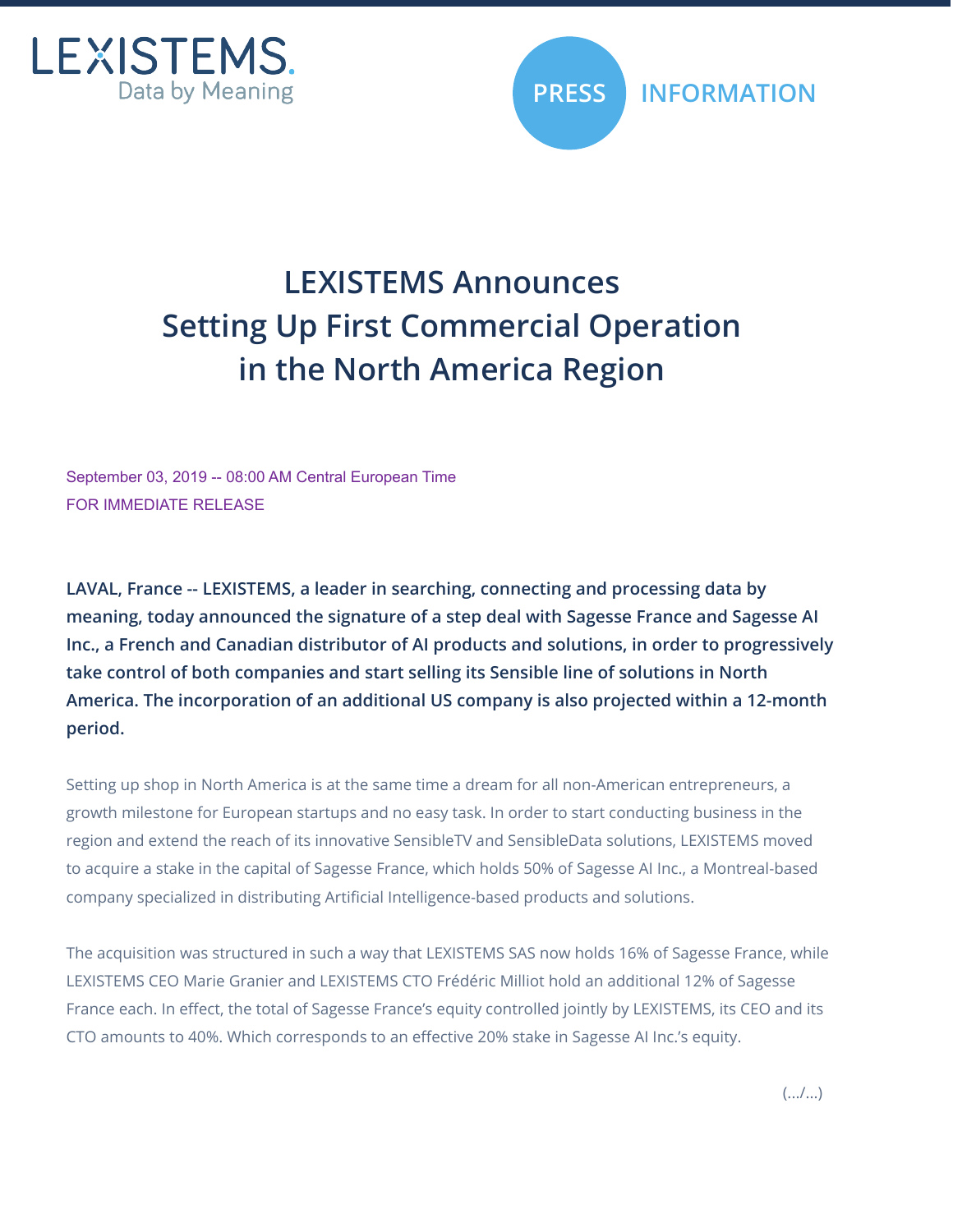



## **PRESS INFORMATION**

The terms of the agreement also provide for a short-term extension of LEXISTEMS' equity stake in Sagesse France. LEXISTEMS has committed to acquire a further 30% of Sagesse France within a period of 9 to 12 months starting today, thereby extending to 46% its equity stake in the company, and to 23% its equity stake in Sagesse AI Inc. Combined to CEO Granier and CTO Milliot joined personal stakes, the deal's extension, once realized, will have LEXISTEMS and its executives control 70% of Sagesse France and 35% of Sagesse AI Inc.

The extension to the current agreement also provides for LEXISTEMS to become CEO of Sagesse France and CEO of Sagesse AI Inc., which in effect will give LEXISTEMS' CEO Marie Granier control of both entities shortly after the present agreement extension is formalized and officialized.

A second extension of the present agreement provides that, within 12 months starting today, a US-based company will be founded by LEXISTEMS and other stakeholders in Sagesse France and Sagesse AI Inc., in order to facilitate US-based business with US-based companies on sensitive data projects. It is provisioned that LEXISTEMS will start acquiring a 30% stake in this future US company and become its CEO.

For now, the partners among LEXISTEMS, Sagesse France and Sagesse AI Inc. have decided to adopt a discovery approach to the targeted markets, with the immediate recruitment of three technological evangelists and business developers, to be followed by three senior sales representatives within 12 months.

"*This is both a major and a prudent step forward for us*" commented Marie Granier, LEXISTEMS' CEO, after the agreement was signed and sealed. "*This step deal and progressive approach phase perfectly with our growth roadmap. Having local high-level people in Montreal will allow us to introduce to North American companies the concepts -- and many benefits -- of processing data of any kind by meaning. The fact that Montreal is a gateway between French- and English-speaking business cultures on the continent is a real plus*  for LEXISTEMS, as our technologies are natively multilingual (as meaning actually is). And the fact that Montreal *is becoming a reputed East coast hub in advanced Artificial Intelligence, both fundamental and applied, is an important additional advantaage."* 

Tags: LEXISTEMS, Sagesse AI, Artificial Intelligence (AI), Natural Language Processing (NLP), Meaning-based data processing, Data science.

Tweet this: @LEXISTEMS sets up shop in Norther America via Sagesse AI Inc. https://lexistems.com